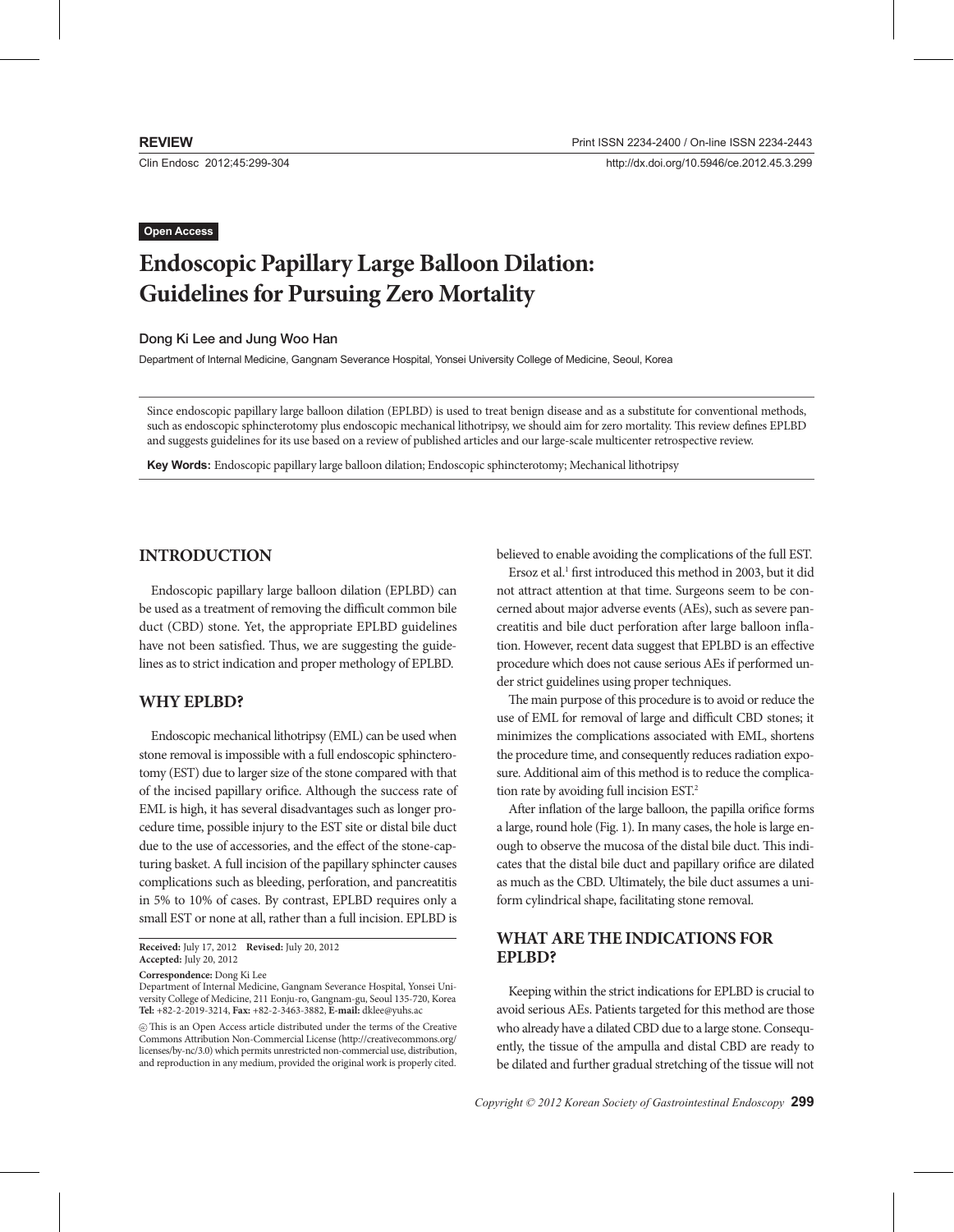

Fig. 1. (A) Distal common bile duct (CBD) shows a tapered end after full endoscopic sphincterotomy. (B) Large balloon inflation makes a square-shaped distal CBD and ampullary orifice for ease of stone passage.

| <b>Table 1.</b> Methods and Outcomes of EPLBD |  |
|-----------------------------------------------|--|
|-----------------------------------------------|--|

| Author                             |      | No. of   | Preceding      | Balloon      | Ballooning        | Total stone removal | Use of EML       |
|------------------------------------|------|----------|----------------|--------------|-------------------|---------------------|------------------|
|                                    | Year | patients | incision       | diameter, mm | time, sec         | success rate, %     | rate, %          |
| Ersoz et al. <sup>1</sup>          | 2003 | 58       | Full           | $12 - 20$    | $20 - 45$         | 100                 | 6.9              |
| Maydeo et al. <sup>3</sup>         | 2007 | 60       | Full           | $12 - 15$    | 30                | 100                 | 5                |
| Minami et al. <sup>4</sup>         | 2007 | 88       | Mid            | 20           | <b>NA</b>         | 99                  | $\mathbf{1}$     |
| Heo et al. <sup>5a)</sup>          | 2007 | 100      | Mid            | $12 - 20$    | 60                | 97                  | 8                |
| Lee et al. <sup>6</sup>            | 2007 | 55       | Mid            | $15 - 20$    | $30 - 60$         | 100                 | 5.5              |
| Attasaranya et al. <sup>7</sup>    | 2008 | 103      | Full           | $\geq$ 12    | NA                | 95.1                | 27.2             |
| Misra et al. <sup>8</sup>          | 2008 | 50       | Full           | $15 - 20$    | $30 - 45$<br>100  |                     | 10               |
| Itoi et al.9a)                     | 2009 | 53       | Full           | $15 - 20$    | $15 - 30$<br>100  |                     | 5.6              |
| Kurita et al. <sup>10b)</sup>      | 2010 | 24       | NA             | $15 - 20$    | 30<br>95.8        |                     | 4.2              |
| Kim et al. $11$                    | 2010 | 139      | Mid            | $10 - 20$    | 94.2<br><b>NA</b> |                     | 12.9             |
| Kim et al. <sup>12b)</sup>         | 2010 | 70       | <b>NA</b>      | $12 - 18$    | 100<br>60         |                     | 1.4              |
| Kim et al. <sup>13a)</sup>         | 2011 | 72       | Mid            | $12 - 20$    | 30                | 97.2                | 8.3              |
| Youn et al. <sup>14</sup>          | 2011 | 101      | Mid            | $15 - 20$    | $30 - 60$         | 100                 | 6.9              |
| Stefanidis et al. <sup>15a)</sup>  | 2011 | 45       | Full           | $15 - 20$    | $10-12$           | 97.7                | $\boldsymbol{0}$ |
| Chan et al. <sup>16c)</sup>        | 2011 | 247      | N <sub>0</sub> | $10 - 20$    | 120-360           | 92.7                | 15.8             |
| Poincloux et al. <sup>17</sup>     | 2012 | 62       | Mid            | $15 - 20$    | $30 - 60$         | 98.3                | 4.7              |
| Rebelo et al. <sup>18</sup>        | 2012 | 30       | Mid            | $12 - 18$    | 60                | 16.6                | 20               |
| Sakai et al. <sup>19</sup>         | 2012 | 59       | Full           | $12 - 20$    | NA                | 100                 | 13.6             |
| Our study<br>(unpublished article) | 2012 | 946      | Non, mid, full | $12 - 20$    | 30-180            | 96.9                | 20.6             |

EPLBD, endoscopic papillary large balloon dilatation; EML, endoscopic mechanical lithotripsy; NA, not available.

a)EPLBD compared with endoscopic sphincterotomy (EST)+EML; <sup>b)</sup>EPLBD in patients with a previous EST; <sup>c)</sup>EPLBD without a preceding EST.

cause stress or sudden tearing of the ampullary roof.<sup>2</sup> Patients with the CBD of less than the balloon size are not suitable for this procedure. For the same reason, patients with strictures of the distal CBD due to repeated cholangitis should be excluded considering the possibility of perforation. Unlike obvious strictures, however, occult or invisible strictures can be detected only during balloon inflation.

# **AES**

#### **From previous reports**

There are many reports of the outcomes and adverse effects of EPLBD. Fortunately, most AEs are mild, and few serious AEs have been reported. Nevertheless, this does not mean that EPLBD is completely safe in patients with dilated CBD, considering the lack of large-scale multicenter clinical studies and possible reluctance of clinicians to report serious AEs. The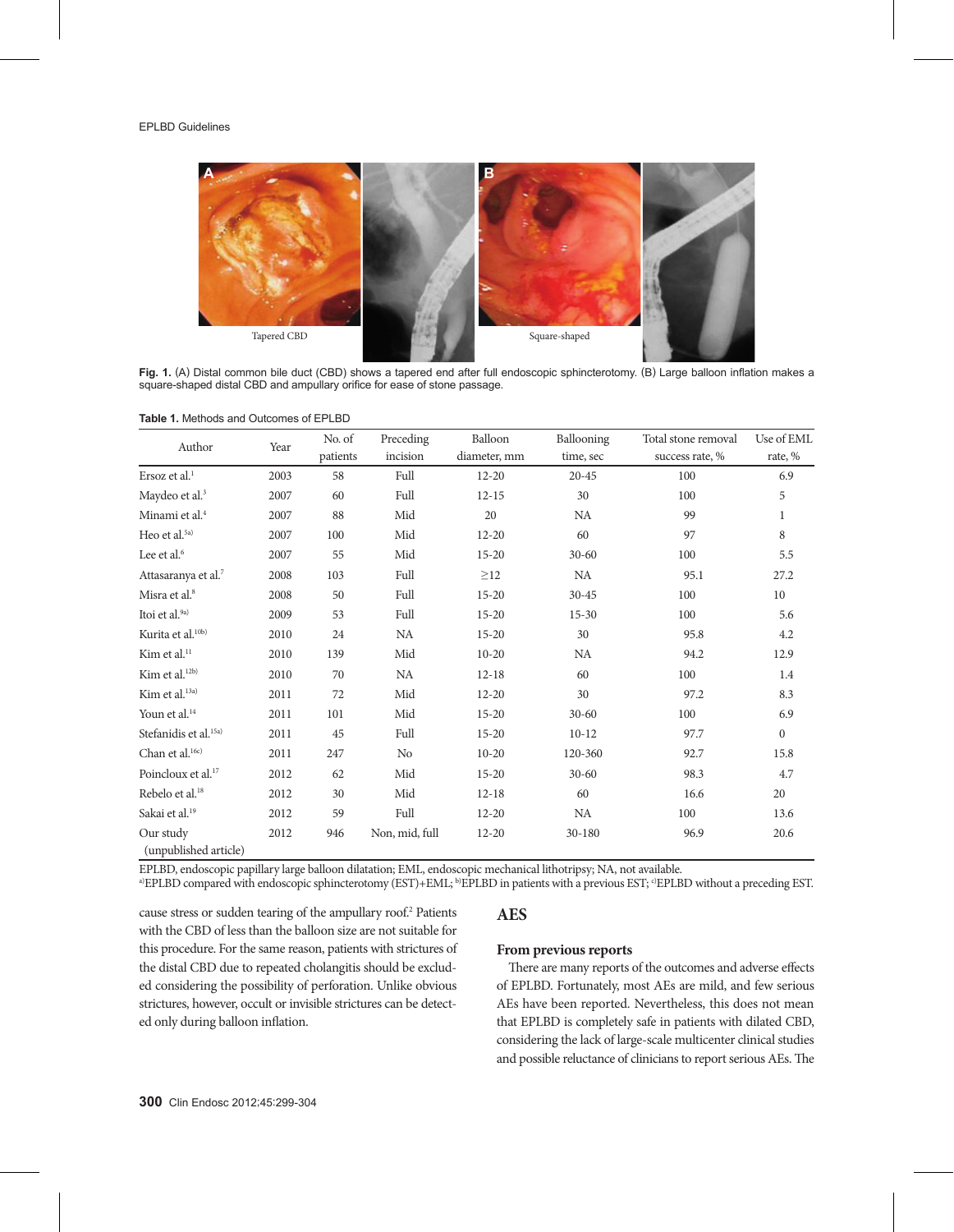**Table 2. Complications of FPLBD** 

| Author                             | Total | Pancreatitis     | Bleeding       | Perforation      | Cholangitis      | Others                                               | Mortality    |
|------------------------------------|-------|------------------|----------------|------------------|------------------|------------------------------------------------------|--------------|
| Ersoz et al. <sup>1</sup>          | 7     | $\overline{2}$   | 3              | $\mathbf{0}$     | $\overline{2}$   | $\Omega$                                             | $\theta$     |
| Maydeo et al. <sup>3</sup>         | 5     | $\boldsymbol{0}$ | 5              | $\Omega$         | $\Omega$         | $\Omega$                                             | $\theta$     |
| Minami et al. $4$                  | 15    | 1                | 1              | $\mathbf{0}$     | 1                | Injured bile duct, 1; hypoxia, 1;<br>hypotension, 10 | $\mathbf{0}$ |
| Heo et al. <sup>5a)</sup>          | 5     | 4                | $\Omega$       | $\mathbf{0}$     | 1                |                                                      | $\Omega$     |
| Lee et al. <sup>6</sup>            | 10    | $\mathbf{0}$     | 2              | $\mathbf{0}$     | $\overline{0}$   | Elevated amylase/lipase, 8                           | $\Omega$     |
| Attasaranya et al. <sup>7</sup>    | 5     | $\mathbf{0}$     | $\overline{2}$ | $\mathbf{1}$     | $\mathbf{0}$     | Abdominal pain, 1;<br>intramural dissection, 1       | $\mathbf{0}$ |
| Misra et al. <sup>8</sup>          | 7     | 4                | 3              | $\Omega$         | $\mathbf{0}$     |                                                      | $\Omega$     |
| Itoi et al. $\rm ^{9a)}$           | 2     | 1                | $\Omega$       | $\mathbf{0}$     | 1                | $\Omega$                                             | $\Omega$     |
| Kurita et al. <sup>10b)</sup>      | 1     | $\mathbf{0}$     | $\Omega$       | $\Omega$         | $\mathbf{0}$     | Aspiration pneumonia, 1                              | 0            |
| Kim et al. <sup>11</sup>           | 10    | 9                | 1              | $\Omega$         | $\overline{0}$   | O                                                    | $\Omega$     |
| Kim et al. <sup>12b)</sup>         | 1     | 1                | $\Omega$       | $\Omega$         | $\Omega$         | O                                                    | 0            |
| Kim et al. <sup>13a)</sup>         | 8     | 6                | $\Omega$       | 1                | 1                | $\Omega$                                             | 0            |
| Youn et al. <sup>14</sup>          | 10    | 5                | 2              | $\mathbf{1}$     | $\overline{0}$   | Intramural dissection, 2                             | 0            |
| Stefanidis et al. <sup>15a)</sup>  | 11    | 2                | 2              | 1                | 6                | $\Omega$                                             | $\Omega$     |
| Chan et al. <sup>16c)</sup>        | 3     | $\overline{2}$   | $\Omega$       | $\Omega$         | 1                | $\Omega$                                             | $\Omega$     |
| Poincloux et al. <sup>17</sup>     | 18    | 2                | 14             | $\Omega$         | $\Omega$         | Sepsis, 2                                            | $\Omega$     |
| Rebelo et al. <sup>18</sup>        | 13    | 1                | 1              | $\boldsymbol{0}$ | $\boldsymbol{0}$ | Abdominal pain, 3;                                   | $\mathbf{0}$ |
|                                    |       |                  |                |                  |                  | elevated amylase/lipase, 8                           |              |
| Sakai et al. <sup>19</sup>         | 4     | $\mathbf{0}$     | 1              | 1                | 1                | Pneumonia, 1                                         | 0            |
| Our study<br>(unpublished article) | 95    | 24               | 56             | 9                | 6                | NA                                                   | 4            |

EPLBD, endoscopic papillary large balloon dilatation; NA, not available.

a)EPLBD compared with endoscopic sphincterotomy (EST)+endoscopic mechanical lithotripsy (EML); <sup>b)</sup>EPLBD in a patient with a previous EST; <sup>c)</sup>EPLBD without a preceding EST.

outcomes and AEs of EPLBD are summarized in Tables 1, 2.<sup>1,3-19</sup>

During the initial trials of this procedure, the occurrence of pancreatitis was of much concern because a large balloon was used. In practice, however, no case of severe pancreatitis has been reported.15 One possible reason for this lack of pancreatitis occurrence is that the incision of the papillary orifice may shift the expansive force more toward the CBD than toward the pancreas orifice. In addition, the incidence and severity of pancreatitis were not related to the duration of ballooning. EPLBD without a preceding papillary incision did not cause severe pancreatitis.<sup>16</sup> Therefore, ballooning itself may not be the culprit. Considering EPLBD, the cause of fatal pancreatitis during endoscopic papillary balloon dilation (EPBD) should be reconsidered. Instead of balloon compression of the pancreatic flow, edema or spasm caused by irritation of the pancreatic orifice while performing difficult selective cannulation and struggling to remove the stone may be the main determinants of severe pancreatitis during EPLBD and EPBD.

There is no need to worry about bleeding during partial EST. Even if a small amount of bleeding does occur, it will be controlled by the subsequent balloon inflation. The advantage of a small incision in comparison with a full EST is the reduced possibility of cutting a major vessel in the papillary roof. However, after the EPLBD, there is a possibility of delayed bleeding with a preceding large incision of the papilla. Delayed bleeding may occur if the procedure is terminated without confirming complete hemostasis when there is bleeding during the procedure, or if the balloon compresses the injured vessel for an insufficient time. EPLBD without a preceding small EST is feasible for patients with large bile duct stones who are at risk of bleeding. In practice, uremic patients and those with advanced liver cirrhosis with large CBD stones can be treated successfully with EPLBD without EST. Minimal oozing after balloon inflation can occur with microvascular rupture accompanied by stretching of the mucosa. However, this does not often cause significant bleeding similar to that caused by a vascular cutting injury after EST.

#### **Lessons from our multicenter study**

Is EPLBD always safe? EPLBD is already widely accepted in Western countries. We feel responsible for establishing guidelines regarding the indications for EPLBD and the tech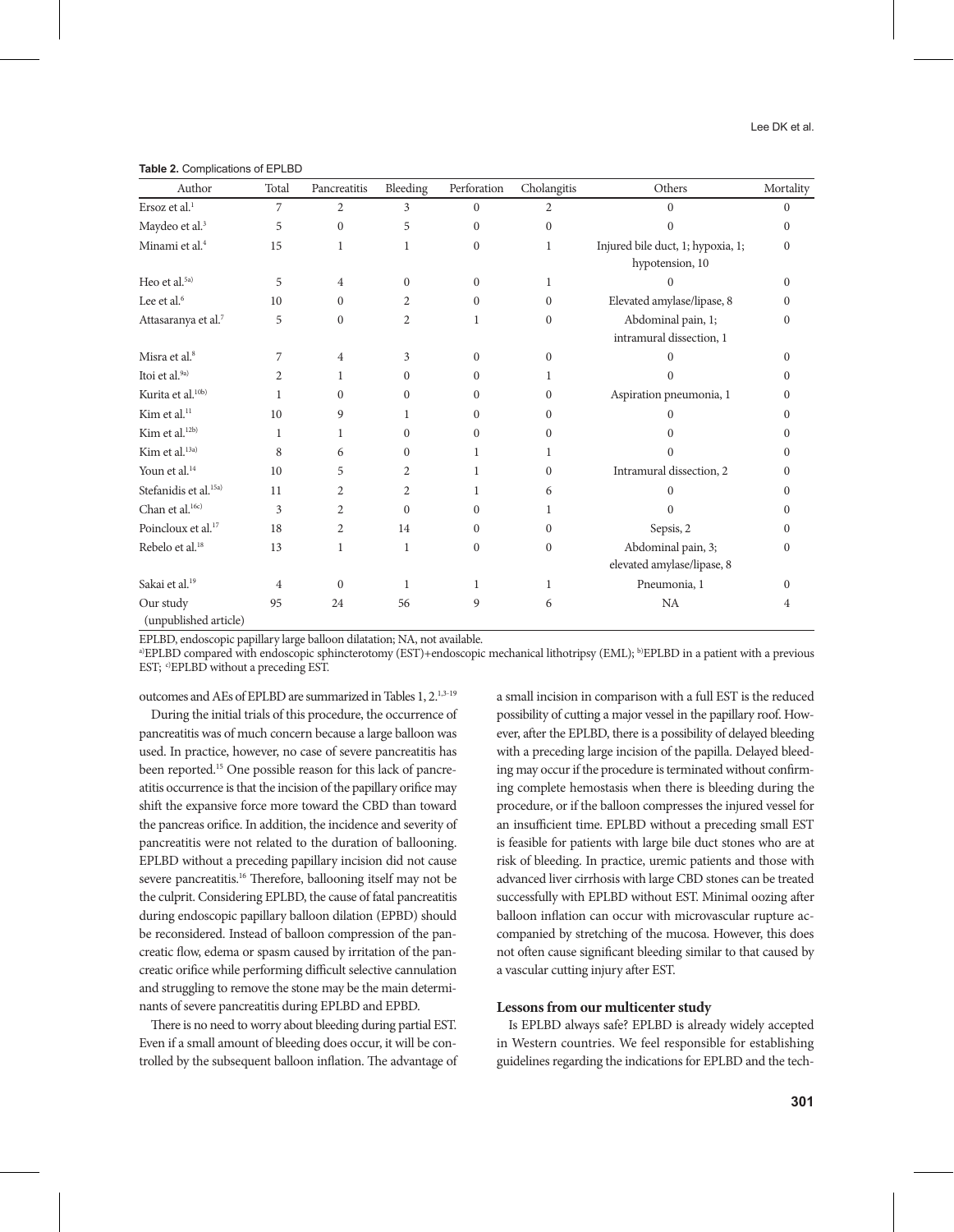nique. Our main concern is to identify invisible strictures to avoid a fatal AE. To answer this question, we conducted a large retrospective multicenter study. We enrolled 946 consecutive patients with large CBD stones. The patients were divided into two groups: those with and without AEs. Of the 946 patients, only 95 (10%) experienced AEs.

Among the patients who suffered AEs, most cases of bleeding and pancreatitis were mild to moderate, with the exception of one case of bleeding. By contrast, perforation was classified as moderate to severe. We experienced five severe cases in total, four of which were fatal: one from bleeding and three from perforations. Most of the AEs were classified as mild, while those classified as severe were mostly fatal.

In this study, perforation was the most serious AE of EP-LBD. The multivariate analysis indicated that a distal CBD stricture was an independent predictor of perforation, and we suggest that the presence of a distal CBD stricture should be considered as an absolute contraindication to EPLBD. Looking more closely at the causes of mortality, over-inflation and rapid inflation in patients with an undetermined CBD stricture caused perforation. In two cases, a notch remained during dilation but the balloon was inflated further, which caused severe perforation. In one case, the balloon was dilated rapidly without checking for resistance, which caused perforation. Of the three patients with perforations, two died of septic shock and multi-organ failure and the other of cardiogenic shock. In one patient, the full EST and subsequent thrombocytopenia caused delayed massive bleeding. Therefore, from these experiences, we believe that the accompanying guidelines should be followed strictly.

# **GUIDELINES FOR THE PROPER TECHNIQUE**

## **How big of an incision is needed before applying the balloon?**

The advantage of EPLBD is that it avoids the complications

of full EST. Partial EST is preferred over full EST because it avoids large-vessel injury and perforation. Indeed, we experienced one death due to delayed massive bleeding after full EST. In general, any intra-procedure bleeding was controlled easily using balloon tamponade at the EST site. Delayed bleeding may still occur in such patients whose large vessel located at the proximal part of the papillary roof is injured and is controlled only transiently using balloon tamponade at the incision site. Partial EST itself did not increase the risk of bleeding compared to non-EST, which might be explained by decreased likelihood of severing a major vessel in the papillary roof.

Another advantage of partial EST is direct observation of the remaining intact papillary roof during gradual balloon inflation, which can help to avoid perforation.

Another option is EPLBD without a preceding EST. This can be used in patients with severe bleeding tendencies. An EPLBD study comparing groups with preceding partial EST and no EST should be performed to determine the efficacy and safety of EPLBD without EST.

#### **How does one detect invisible strictures?**

While visible strictures are easily detectable, our main concern is to identify invisible strictures, which are detectable only during the procedure. Any marked resistance during balloon inflation is an absolute contraindication for continued inflation (Fig. 2A). To determine whether there is an invisible stricture, the balloon should not be inflated beyond 75% of the manufacturer's recommended maximum inflation capacity if resistance continues (Fig. 2B). EPLBD led to death of one of our patients in whom no obvious distal CBD stricture was identified before balloon inflation and the balloon waist did not disappear after inflating the balloon to 75% of the maximum recommended pressure. Although 75% was determined arbitrarily, more importantly, the remaining waist should not be inflated forcibly. In addition, the balloon should always be inflated gradually and never exceed the CBD diameter. When a tapered distal CBD or invisible stricture is identified, the op-



**Fig. 2.** (A) Strong resistance and distinct notch during balloon inflation; definite presence of strong stricture in the common bile duct (CBD). (B) Balloon notch remains after application of 75% of the maximal inflation pressure. Further forcible inflation of the balloon can cause distal CBD perforation.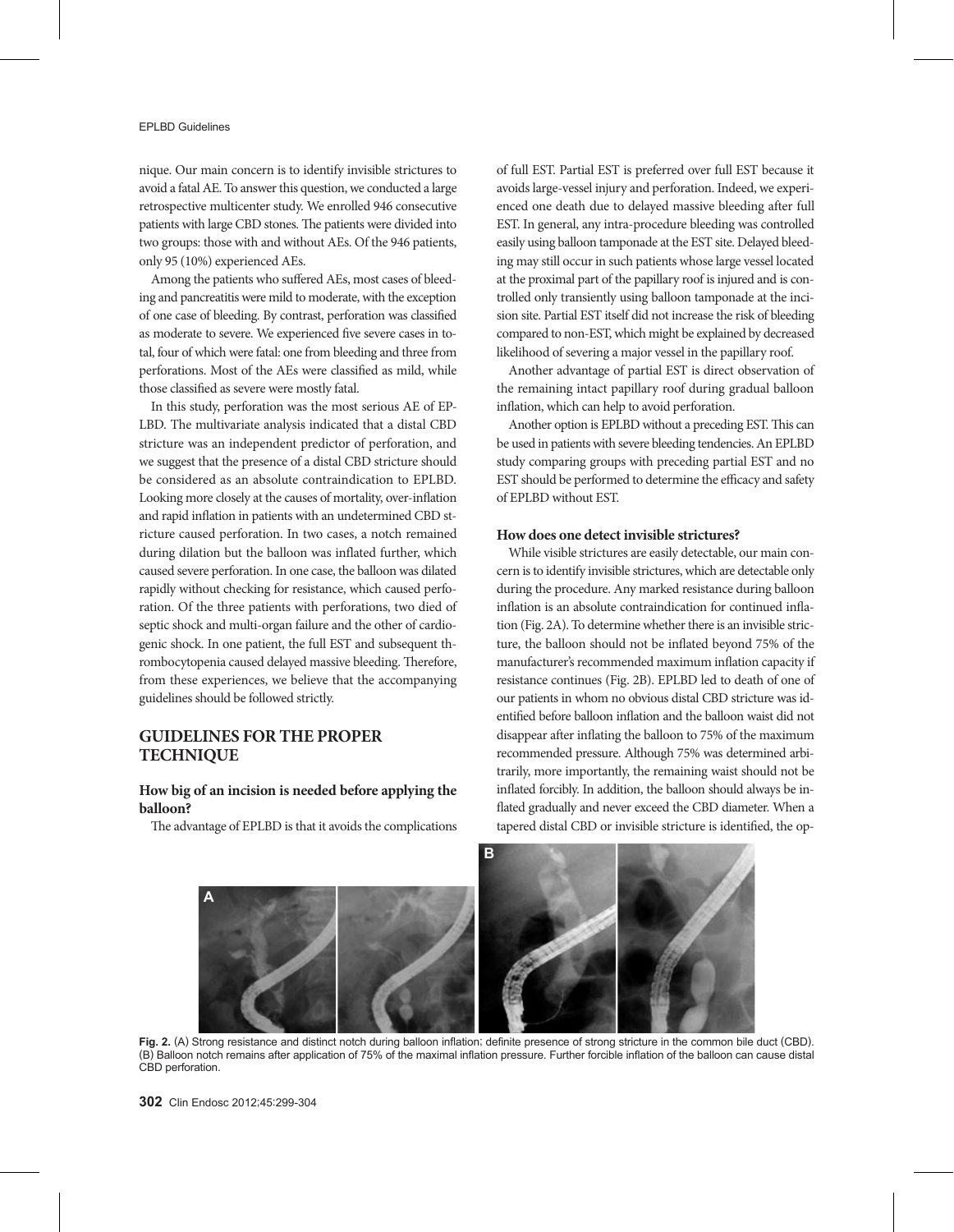#### **Table 3. Guidelines for Safe FPLBD**

#### Strict indication

 A patient with a dilated CBD without distal CBD strictures Proper method

- 1) Avoid a full EST before large balloon dilatation
- 2) Inflate the balloon gradually to recognize occult or undetermined strictures of the distal CBD shown by persistence of a waist during balloon dilation
- 3) Do not overinflate the balloon against resistance or a persistent balloon waist
	- Stop inflation any time resistance indicates an obvious CBD stricture
	- Stop inflation if the balloon waist persists before applying 75% of the recommended maximum inflation pressure
- 4) Do not inflate the balloon beyond the maximum diameter of the CBD
- 5) Do not hesitate to switch to an alternative stone removal method such as mechanical basket lithotripsy and stenting

EPLBD, endoscopic papillary large balloon dilatation; CBD, common bile duct; EST, endoscopic sphincterotomy.

erator should pay particular attention during balloon inflation to avoid fatal AEs due to a large perforation. The leakage of bile and pancreatic fluid through a large perforation and delay in the proper surgical intervention can lead to rapid deterioration in the patient.

# **PROPOSED GUIDELINES FOR EPLBD**

Based on current knowledge, we propose the following: 1) EPLBD should be reserved for patients with dilated CBD and large stones, but avoided in patients with distal CBD strictures; 2) full EST should be avoided immediately before large balloon dilation to prevent perforation and bleeding; 3) the balloon should be inflated gradually to recognize narrowed distal CBD indicated by continued visibility of the balloon waist; 4) inflation should be discontinued when resistance is encountered in the presence of a persistent balloon waist (75% rule); 5) the balloon should not be inflated beyond the maximum upstream diameter of the dilated CBD; and 6) the procedure should be converted to alternative stone removal or drainage method any time there is difficulty in removing the stone (Table 3) (unpublished article).

# **FUTURE OF EPLBD**

EPLBD is already accepted worldwide. Nevertheless, as we know from our multi-center study, EPLBD is not free from fatal AEs such as perforation. However, if we keep within the strict indications and use proper techniques, EPLBD is safe and effective for removal of large, difficult CBD stones and can be an alternative to conventional full EST plus EML. However, more reliable guidelines for detection of invisible or undetermined distal CBD strictures are required.

At present, there are insufficient data regarding the effect of EPLBD on the ablation of sphincter function. The stone recurrence and cholangitis rates should be compared with conventional methods. Further data regarding EPLBD without EST are also needed.

# **CONCLUSIONS**

By establishing strict indications and proper technique guidelines, we can achieve a zero mortality rate for EPLBD. Then EPLBD will be recognized as a superior alternative treatment for CBD stones.

#### Conflicts of Interest

The authors have no financial conflicts of interest.

#### **REFERENCES**

- 1. Ersoz G, Tekesin O, Ozutemiz AO, Gunsar F. Biliary sphincterotomy plus dilation with a large balloon for bile duct stones that are difficult to extract. Gastrointest Endosc 2003;57:156-159.
- 2. Lee DK, Lee BJ. EST, EPBD and EPLBD (cut, stretch, or both?). In: Niwa H, Tajiri H, Nakajima M, Yasuda K, eds. New Challenge in Gastrointestinal Endoscopy. Tokyo: Springer; 2008. p.385-397.
- 3. Maydeo A, Bhandari S. Balloon sphincteroplasty for removing difficult bile duct stones. Endoscopy 2007;39:958-961.
- 4. Minami A, Hirose S, Nomoto T, Hayakawa S. Small sphincterotomy combined with papillary dilation with large balloon permits retrieval of large stones without mechanical lithotripsy. World J Gastroenterol 2007; 13:2179-2182.
- 5. Heo JH, Kang DH, Jung HJ, et al. Endoscopic sphincterotomy plus large-balloon dilation versus endoscopic sphincterotomy for removal of bile-duct stones. Gastrointest Endosc 2007;66:720-726.
- 6. Lee DK, Lee BJ, Hwhang SJ, Baik YH, Lee SJ. Endoscopic papillary large balloon dilation after endoscopic sphincterotomy for treatment of large common bile duct stone. Dig Endosc 2007;19(Suppl 1):S52-S56.
- 7. Attasaranya S, Cheon YK, Vittal H, et al. Large-diameter biliary orifice balloon dilation to aid in endoscopic bile duct stone removal: a multicenter series. Gastrointest Endosc 2008;67:1046-1052.
- 8. Misra SP, Dwivedi M. Large-diameter balloon dilation after endoscopic sphincterotomy for removal of difficult bile duct stones. Endoscopy 2008;40:209-213.
- 9. Itoi T, Itokawa F, Sofuni A, et al. Endoscopic sphincterotomy combined with large balloon dilation can reduce the procedure time and fluoroscopy time for removal of large bile duct stones. Am J Gastroenterol 2009; 104:560-565.
- 10. Kurita A, Maguchi H, Takahashi K, Katanuma A, Osanai M. Large balloon dilation for the treatment of recurrent bile duct stones in patients with previous endoscopic sphincterotomy: preliminary results. Scand J Gastroenterol 2010;45:1242-1247.
- 11. Kim HW, Kang DH, Choi CW, et al. Limited endoscopic sphincterotomy plus large balloon dilation for choledocholithiasis with periampullary diverticula. World J Gastroenterol 2010;16:4335-4340.
- 12. Kim KO, Kim TN, Lee SH. Endoscopic papillary large balloon dilation for the treatment of recurrent bile duct stones in patients with prior sphincterotomy. J Gastroenterol 2010;45:1283-1288.